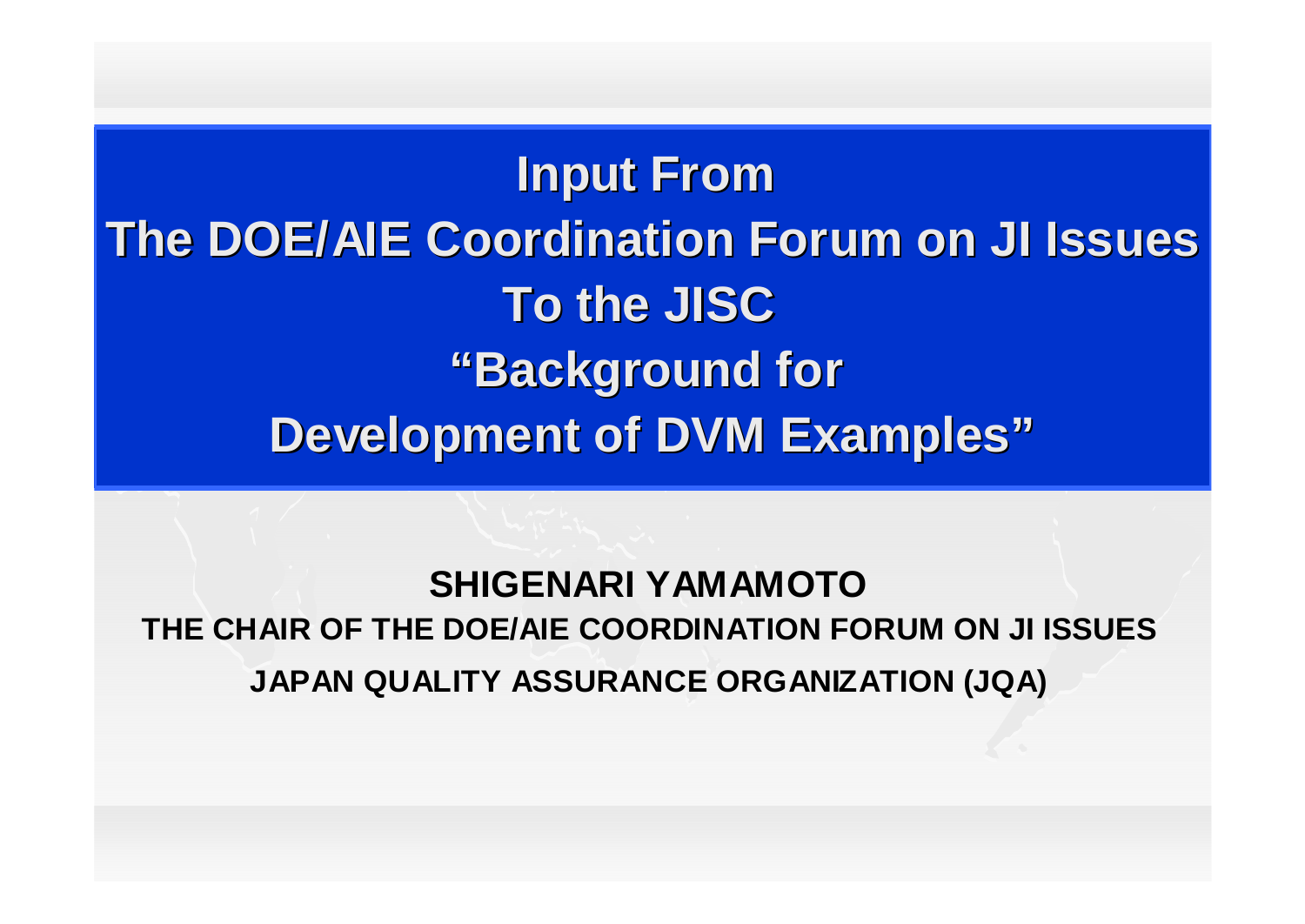#### **1. Overview**

- **In order to combat the climate change issues, it is inevitable that humanity move toward a low-carbon society.**
- **Significant GHG reduction is necessary in the near to mid term future, and JI scheme is definitely one measure in achieving that goal.**
- **It is desirable that much more JI projects will be implemented in an efficient manner to enhance GHG mitigation activities.**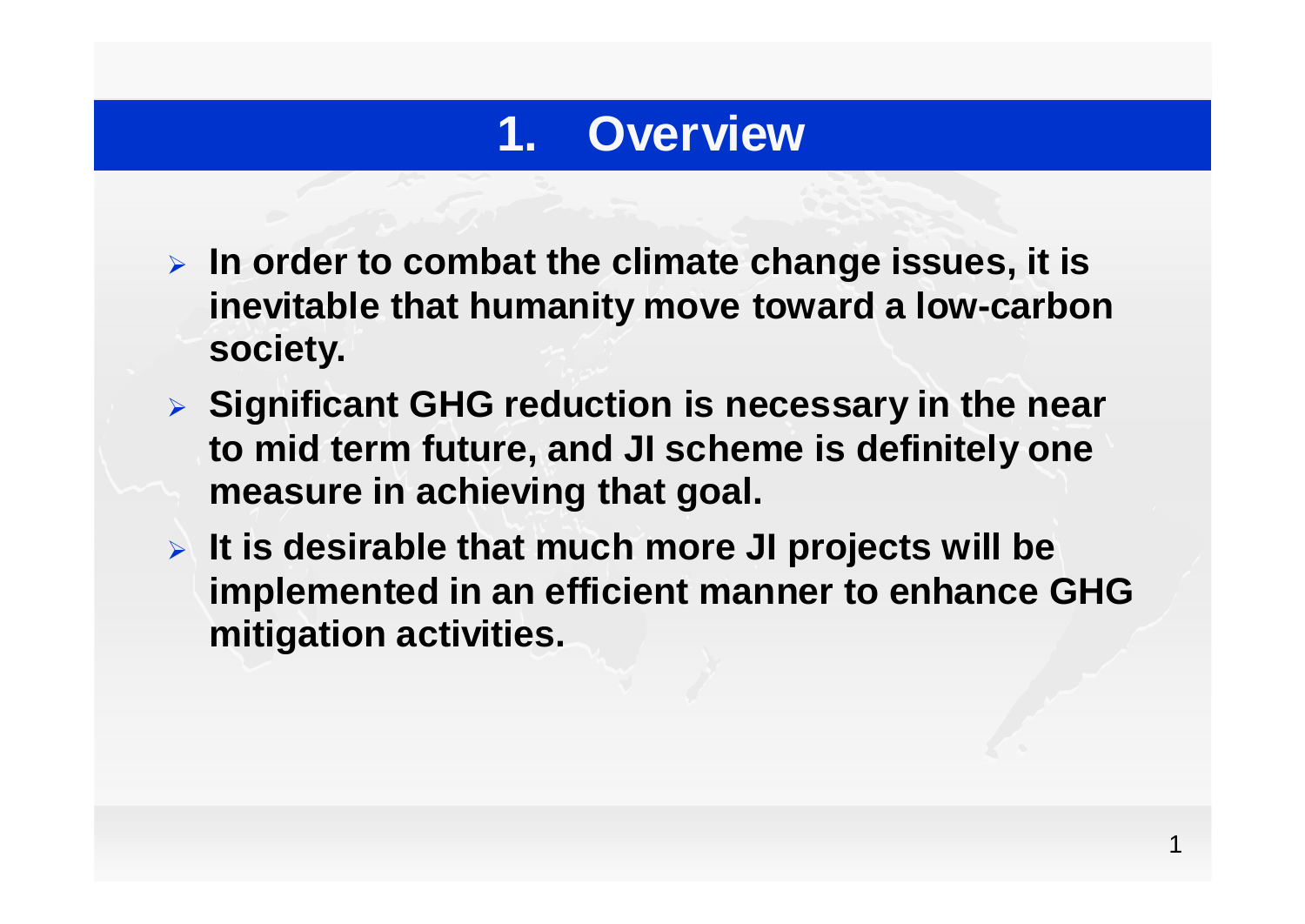## **2. Objective of DVM**

- **To accelerate the efficient implementation of JI projects, it is essential that each players play their roles adequately.** 
	- **PPs: Development and implementation of projects**
	- **AIEs: Ensure the creditability of GHG reduction of each projects**
	- **JISC: Supervise and govern the whole JI scheme**
- **DVM shall be used as a common manual for both AIEs and PPs to assist playing their roles.**
	- **For AIEs, it shall be a manual to carry out consistent determination/verification work.**
	- **For PPs, it shall be a manual to understand the necessary actions to be taken to meet the determination/verification requirements.**
- **In other words, DVM shall serve as a communication tool between PPs and AIEs during the determination/ verification process.**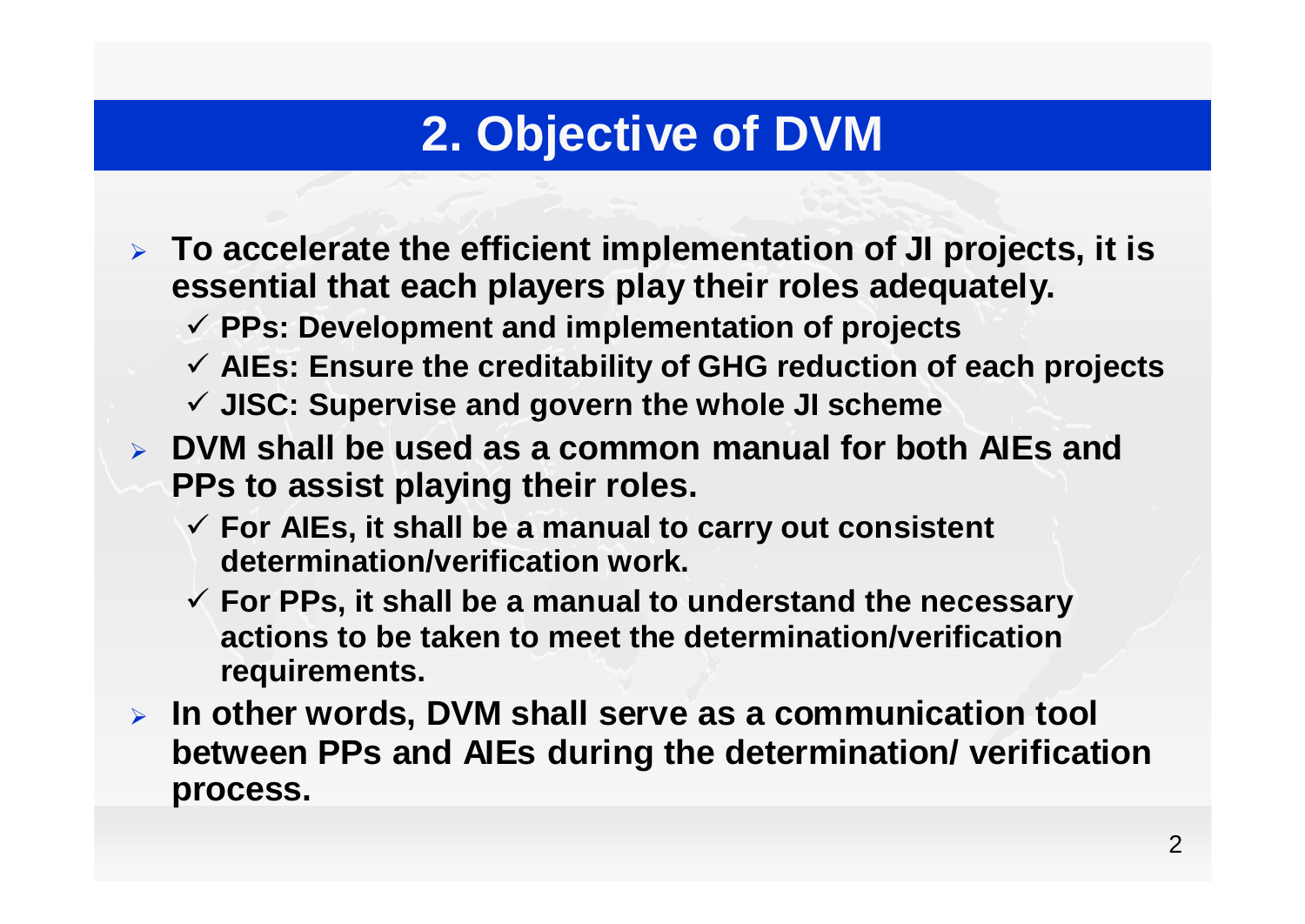### **3. Concept of DVM**

- **DVM compiles requirements for projects under the JI Track 2 procedure in existing decisions by the CMP and the JISC as well as indicative modalities.**
- **In other words, DVM shows "what you should do", but not "how". This is important, since it retains the flexible nature of JI scheme.**
- **Still, it is desirable that there is a guidance to the requirements to enhance the understanding of PPs and AIEs, and maintain the quality of the JI projects.**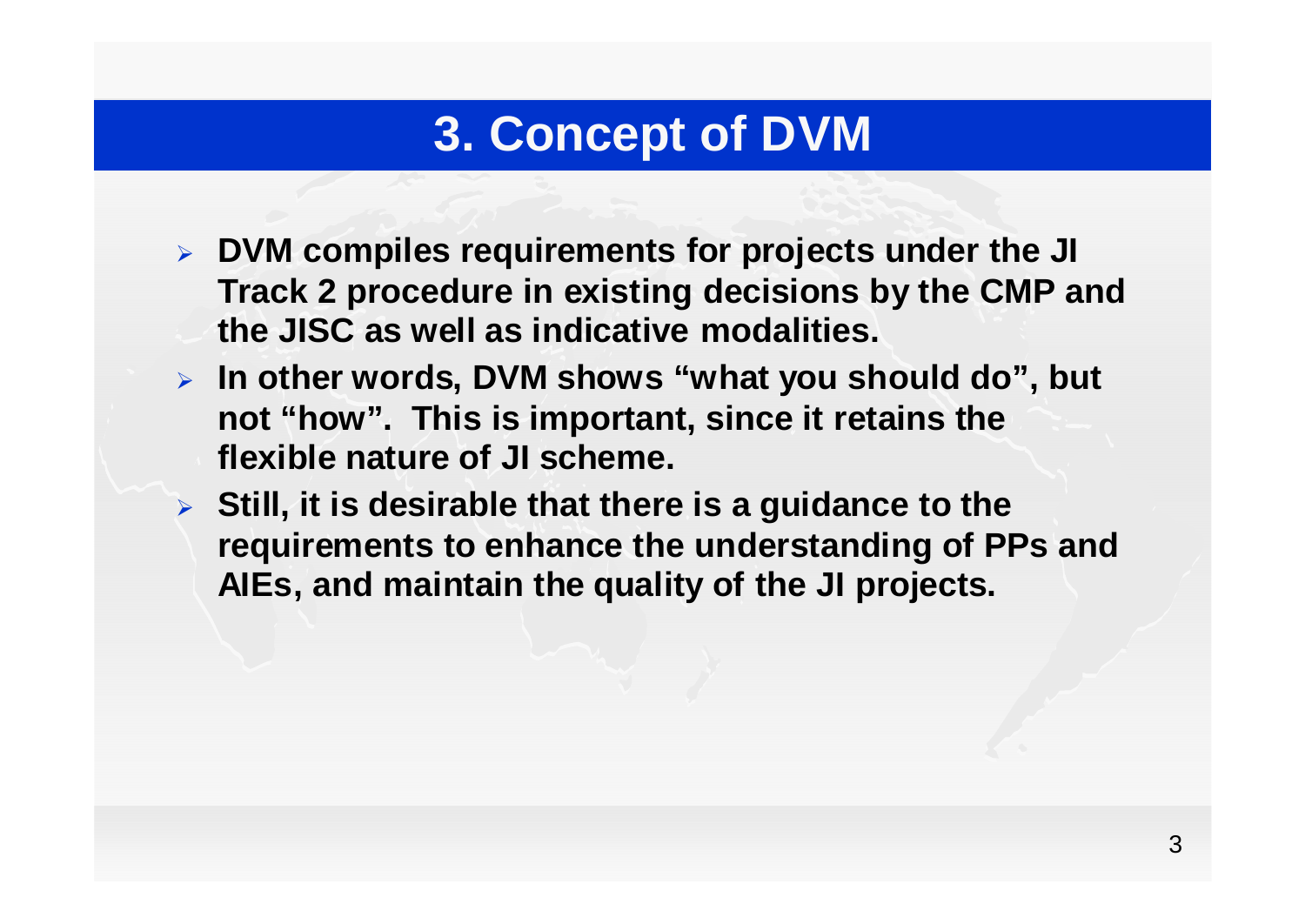#### **4. Suggestion of Attachment Document**

- **In this sense, we'd like to suggest that "Explanation and Example / Reference" to be provided for each requirements (especially for JI specific approach), as an attachment of the main document.**
- **By putting it as an attachment, it will clearly distinguish the requirements written in the main document (what you shall do) from guidance (what you may do).**
- **Also, attachment can/shall be reviewed whenever necessary, without touching the main document.**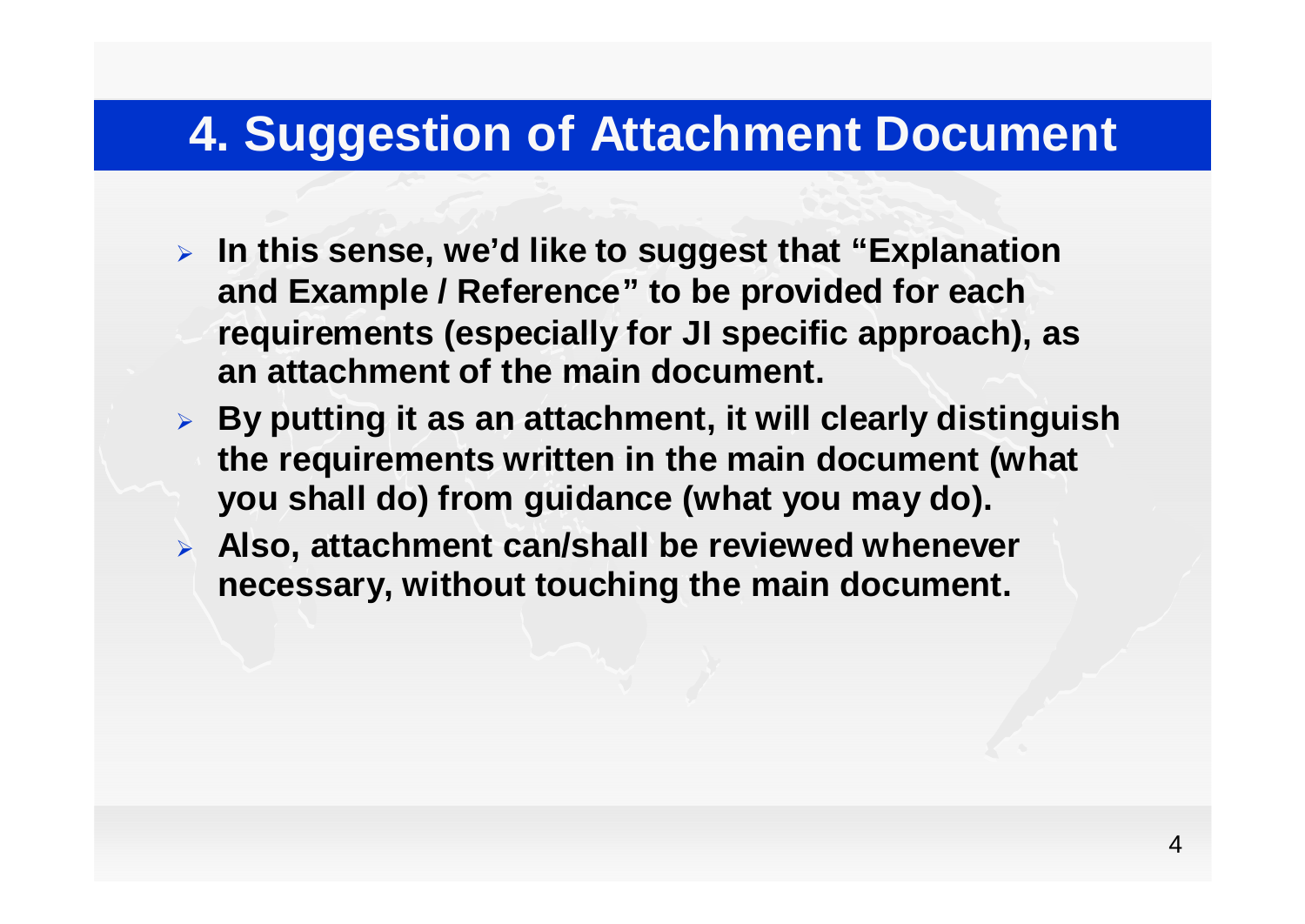## **5. Example of "Attachment document"**

| No.                 | <b>Requirements</b>                                                                                                                                                                                                                                                                                                                                                               | <b>Explanation and Example / Reference</b>                                                                                                                                                                                                                                                                                                                                                                                                                                                                                                                                                                                                                                                                                                                                                                                                                                                                                                                                                           |
|---------------------|-----------------------------------------------------------------------------------------------------------------------------------------------------------------------------------------------------------------------------------------------------------------------------------------------------------------------------------------------------------------------------------|------------------------------------------------------------------------------------------------------------------------------------------------------------------------------------------------------------------------------------------------------------------------------------------------------------------------------------------------------------------------------------------------------------------------------------------------------------------------------------------------------------------------------------------------------------------------------------------------------------------------------------------------------------------------------------------------------------------------------------------------------------------------------------------------------------------------------------------------------------------------------------------------------------------------------------------------------------------------------------------------------|
| 7. Baseline setting |                                                                                                                                                                                                                                                                                                                                                                                   |                                                                                                                                                                                                                                                                                                                                                                                                                                                                                                                                                                                                                                                                                                                                                                                                                                                                                                                                                                                                      |
| 26                  | For the JI specific approach with regard to the baseline setting,<br>the AIE shall assess whether the baseline is established:                                                                                                                                                                                                                                                    |                                                                                                                                                                                                                                                                                                                                                                                                                                                                                                                                                                                                                                                                                                                                                                                                                                                                                                                                                                                                      |
| 26(a)               | Taking into account relevant national and/or sectoral policies and<br>circumstances, such as sectoral reform initiatives, local fuel<br>availability, power sector expansion plans, and the economic<br>situation in the project sector. In this context, the AIE shall<br>assess whether key factors that affect a baseline are taken into<br>account, e.g.:                     |                                                                                                                                                                                                                                                                                                                                                                                                                                                                                                                                                                                                                                                                                                                                                                                                                                                                                                                                                                                                      |
| $26(a)$ (i)         | Sectoral reform policies and legislation;                                                                                                                                                                                                                                                                                                                                         | There are no policies/regulations obliging the PPs to conduct the proposed JI<br>project.<br>If there are any efficiency and/or emission regulations relating to the proposed JI<br>$\lambda$<br>project, the project efficiency/emission shall be better than the regulation standard.<br>If there are any commitments by the industry sector relating to the proposed JI<br>$\geq$<br>project, the project efficiency/emission shall be better than the commitments.<br>PFC reduction plan by the World Semiconductor Council<br>http://www.semiconductorcouncil.org/                                                                                                                                                                                                                                                                                                                                                                                                                              |
| 26(a)(ii)           | Economic situation/growth and socio-demographic factors in the<br>relevant sector as well as resulting predicted demand.<br>Suppressed and/or increasing demand that will be met by the<br>project can be considered in the baseline as appropriate<br>(e.g. by assuming that the same level of service as in the project<br>scenario would be offered in the baseline scenario); |                                                                                                                                                                                                                                                                                                                                                                                                                                                                                                                                                                                                                                                                                                                                                                                                                                                                                                                                                                                                      |
| $26(a)$ (iii)       | Availability of capital (including investment barriers);                                                                                                                                                                                                                                                                                                                          | Share of industrial investment to GDP is low compared to other surrounding<br>↘<br>countries.<br>Country data by The Economist Intelligence Unit<br>http://countryanalysis.eiu.com/countrydata<br>Country risk obtaining international financing is low compared to other surrounding<br>countries.<br>Sovereign Ratings (EIU)<br>http://www.eiu.com/site_info.asp?info_name=sovereign_ratings&rf=0<br>For alternatives undertaken and operated by private entities: Similar activities have<br>$\blacktriangleright$<br>only been implemented with grants or other non-commercial finance terms.<br>Similar activities are defined as activities that rely on a broadly similar technology or<br>↘<br>practices, are of a similar scale, take place in a comparable environment with<br>respect to regulatory framework and are undertaken in the relevant country/region;<br>CDM Additionality Tool (Version05.2)<br>http://cdm.unfccc.int/methodologies/PAmethodologies/tools/am-tool-01-v5.2.pdf |